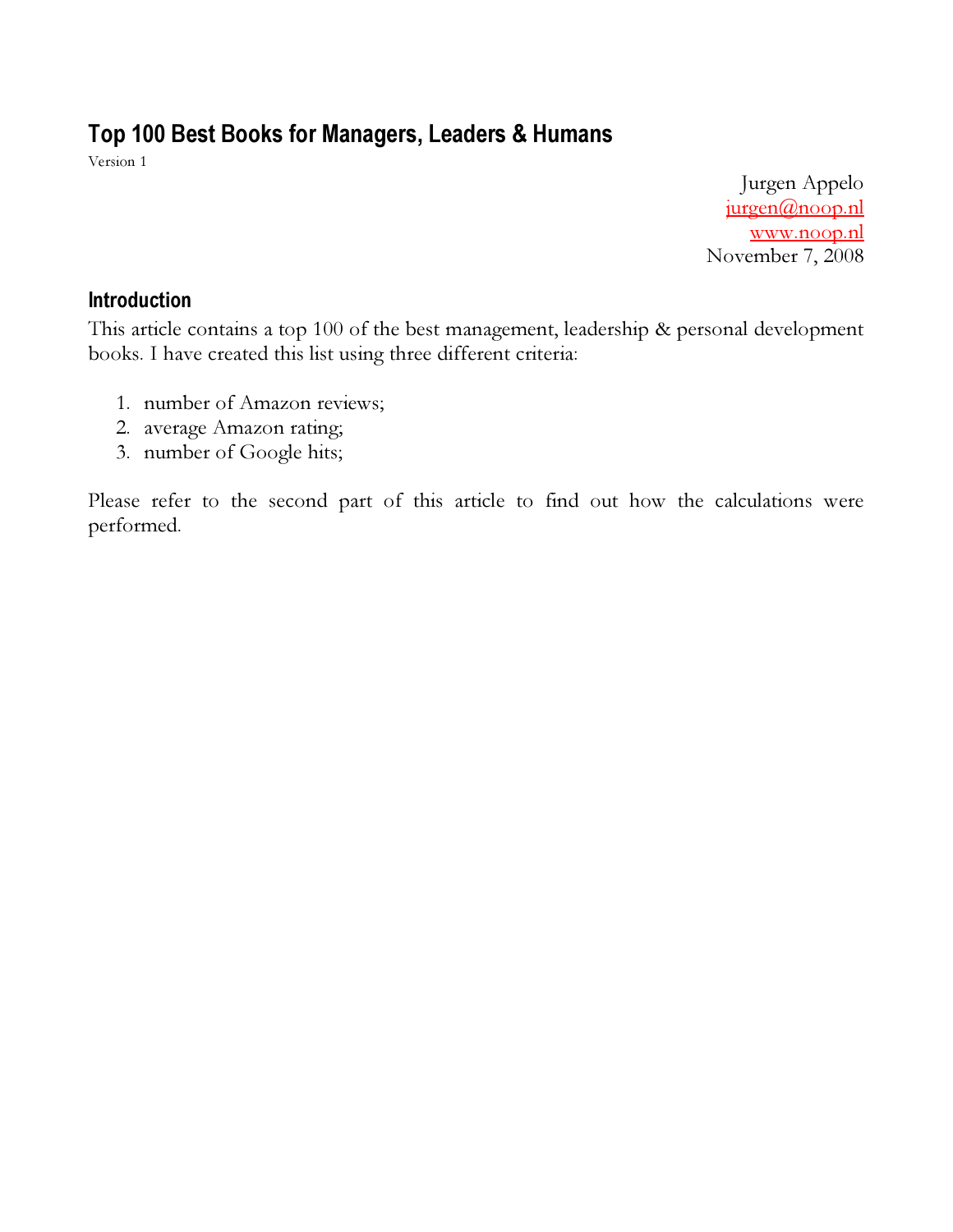| #                       | Title / Author(s) / Tags                                                                                                                                            | Year | ISBN13         |
|-------------------------|---------------------------------------------------------------------------------------------------------------------------------------------------------------------|------|----------------|
| 1                       | The Success Principles: How to Get from Where You Are to Where You Want<br>to Be<br>Jack Canfield, Janet Switzer (personal growth, self-help, success, achievement) | 2004 | 978-0060594886 |
| $\overline{\mathbf{2}}$ | <b>The Elements of Style: 50th Anniversary Edition</b><br>William Strunk, E. B. White (style, writers reference, writing)                                           | 1958 | 978-0205632640 |
| 3                       | How to Win Friends & Influence People<br>Dale Carnegie (personal development, communication skills, self improvement)                                               | 1981 | 978-0671027032 |
| 4                       | Made to Stick: Why Some Ideas Survive and Others Die<br>Chip Heath, Dan Heath (marketing, communication, ideas, persuasion, business)                               | 2007 | 978-1400064281 |
| 5                       | Peopleware: Productive Projects and Teams (Second Edition)<br>Tom DeMarco, Timothy Lister (management, software development)                                        | 1999 | 978-0932633439 |
| 6                       | <b>Influence: The Psychology of Persuasion</b><br>Robert B. Cialdini (persuasion, psychology, influence, marketing, sales)                                          | 1998 | 978-0061241895 |
| $\overline{\mathbf{7}}$ | What Got You Here Won't Get You There<br>Marshall Goldsmith, Mark Reiter (leadership development, executive coaching)                                               | 2007 | 978-1401301309 |
| 8                       | Built to Last: Successful Habits of Visionary Companies<br>Jim Collins, Jerry I. Porras (business, management, leadership development, leadership)                  | 1994 | 978-0060566104 |
| 9                       | Presentation Zen: Simple Ideas on Presentation Design and Delivery<br>Garr Reynolds (presentations, communication, public speaking)                                 | 2008 | 978-0321525659 |
| 10                      | <b>Getting Things Done: The Art of Stress-Free Productivity</b><br>David Allen (management, productivity, time management)                                          | 2002 | 978-0142000281 |
| 11                      | <b>The Magic of Thinking Big</b><br>David Schwartz (positive thinking, personal development, self improvement)                                                      | 1959 | 978-0671646783 |
| 12                      | <b>Leading Change</b><br>John P. Kotter (change management, leadership, organizational behavior)                                                                    | 1996 | 978-0875847474 |
| 13                      | <b>The Goal: A Process of Ongoing Improvement</b><br>Eliyahu M. Goldratt, Jeff Cox (theory of constraints, professional development)                                | 1986 | 978-0884271789 |
| 14                      | Good to Great: Why Some Companies Make the Leap and Others Don't<br>Jim Collins (business, leadership, management, success, excellence)                             | 2001 | 978-0066620992 |
| 15                      | The Five Dysfunctions of a Team: A Leadership Fable<br>Patrick M. Lencioni (leadership, team building, management, professional development)                        | 2002 | 978-0787960759 |
| 16                      | The Effective Executive: The Definitive Guide to Getting the Right Things<br><b>Done</b><br>Peter F. Drucker (management, leadership, effectiveness, vision)        | 1967 | 978-0060833459 |
| 17                      | The Go-Giver: A Little Story About a Powerful Business Idea<br>Bob Burg, John David Mann (self-help, business, success, networking)                                 | 2007 | 978-1591842002 |
| 18                      | The 7 Habits of Highly Effective People<br>Stephen R. Covey (personal development, self improvement, leadership)                                                    | 1989 | 978-0743269513 |
| 19                      | <b>The Gregg Reference Manual</b><br>William A. Sabin (grammar, writing, reference, editing, english)                                                               | 2004 | 978-0072936537 |
| 20                      | Difficult Conversations: How to Discuss what Matters Most<br>Douglas Stone, etc. (communication skills, negotiation, self improvement)                              | 1999 | 978-0140288520 |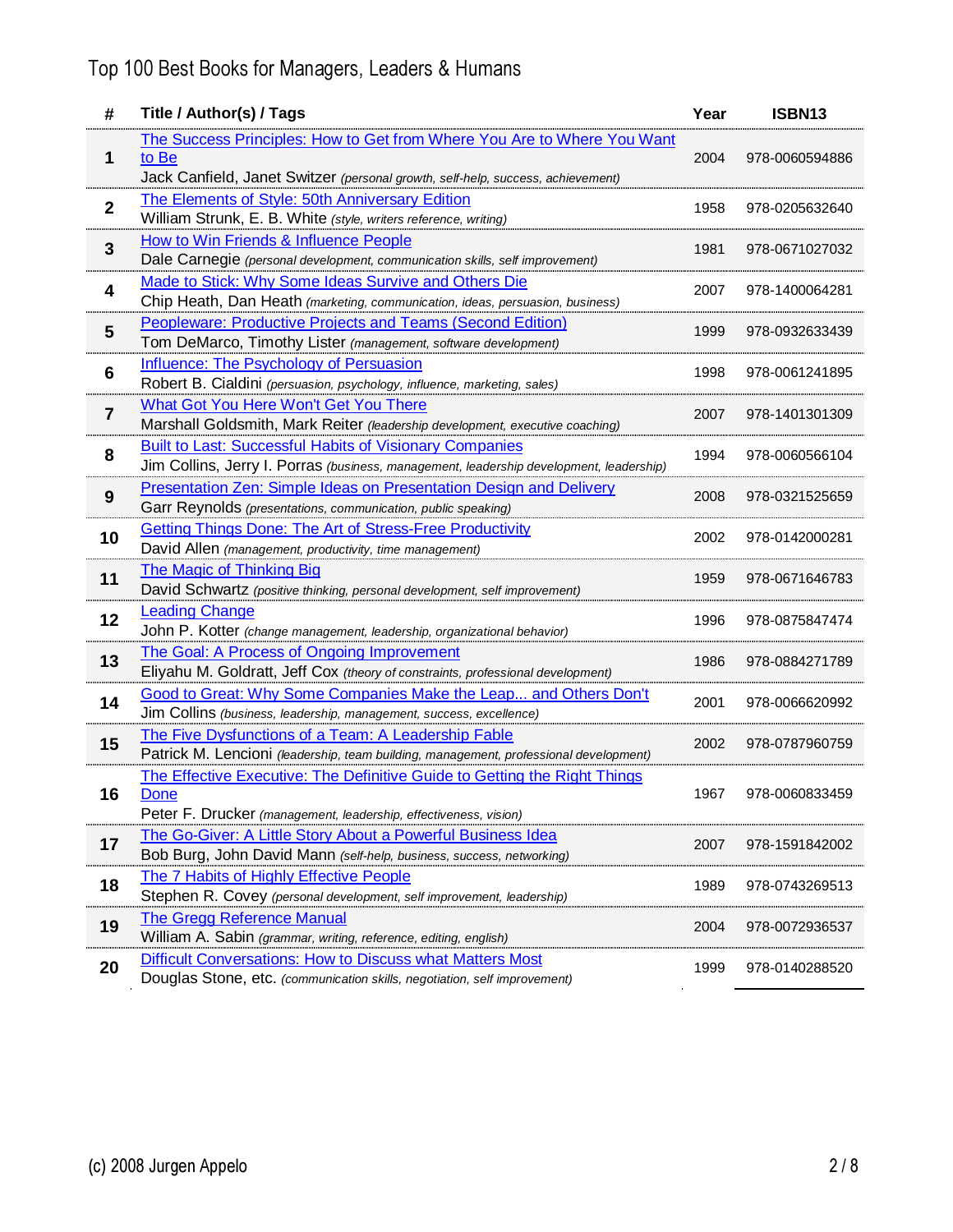| #  | Title / Author(s) / Tags                                                                                                                                                     | Year | ISBN13         |
|----|------------------------------------------------------------------------------------------------------------------------------------------------------------------------------|------|----------------|
| 21 | <b>First, Break All the Rules: What the World's Greatest Managers Do Differently</b><br>Marcus Buckingham, Curt Coffman (management, professional development)               | 1999 | 978-0684852867 |
| 22 | <b>Crucial Conversations: Tools for Talking When Stakes are High</b><br>Kerry Patterson, etc. (communication, leadership, emotional intelligence, conflict)                  | 2002 | 978-0071401944 |
| 23 | The Toyota Way<br>Jeffrey Liker (lean, business, quality control, toyota production system)                                                                                  | 2003 | 978-0071392310 |
| 24 | The Innovator's Dilemma: When New Technologies Cause Great Firms to<br>Fail<br>Clayton M. Christensen (innovation, technology, business, marketing)                          | 1997 | 978-0875845852 |
| 25 | The SPEED of Trust: The One Thing That Changes Everything<br>Stephen M.R. Covey (trust, leadership, relationships, business, success)                                        | 2006 | 978-0743297301 |
| 26 | The Tipping Point: How Little Things Can Make a Big Difference<br>Malcolm Gladwell (economics, networking effects, sociology, competition)                                   | 2000 | 978-0316316965 |
| 27 | <b>First Things First</b><br>Stephen R. Covey, A. Roger Merrill, Rebecca R. Merrill (time management)                                                                        | 1994 | 978-0684802039 |
| 28 | The Fifth Discipline: The Art & Practice of The Learning Organization<br>Peter M. Senge (systems thinking, organizational learning, management)                              | 2006 | 978-0385517829 |
| 29 | A Whole New Mind: Moving from the Information Age to the Conceptual Age<br>Daniel H. Pink (business, creativity, thinking, cognitive psychology)                             | 2005 | 978-1573223089 |
| 30 | <b>Thinkertoys: A Handbook of Creative-Thinking Techniques - 2nd Edition</b><br>Michael Michalko (creative thinking, imagination, business, decision-making)                 | 2006 | 978-1580087735 |
| 31 | <b>Tribes: We Need You to Lead Us</b><br>Seth Godin (marketing, leadership, community, motivational, networking)                                                             | 2008 | 978-1591842330 |
| 32 | <b>The Leadership Challenge</b><br>James M. Kouzes, Barry Z. Posner (leadership, professional development)                                                                   | 2007 | 978-0787984915 |
| 33 | <b>Getting to Yes: Negotiating Agreement Without Giving In</b><br>Roger Fisher, Bruce M. Patton, William L. Ury (negotiation, business, brainstorm)                          | 1992 | 978-0395631249 |
| 34 | <b>Getting Past No</b><br>William Ury (negotiation, collaboration, conflict resolution, improvement)                                                                         | 1993 | 978-0553371314 |
| 35 | Developing the Leader Within You<br>John C. Maxwell (business leadership, self control)                                                                                      | 2000 | 978-0785266662 |
| 36 | Love 'Em or Lose 'Em: Getting Good People to Stay<br>Beverly Kaye, Sharon Jordan-Evans (effective management, employee engagement)                                           | 2005 | 978-1576753279 |
| 37 | The World Cafe: Shaping Our Futures Through Conversations That Matter<br>Juanita Brown, etc. (conversation, facilitation, dialogue, team building)                           | 2005 | 978-1576752586 |
| 38 | <b>Transitions: Making Sense of Life's Changes - Revised 25th Anniversary</b><br><b>Edition</b><br>William Bridges (change, transition, personal transformation, leadership) | 1980 | 978-0738209043 |
| 39 | The Long Tail: Why the Future of Business is Selling Less of More<br>Chris Anderson (internet marketing, consumer behavior, business)                                        | 2006 | 978-1401309664 |
| 40 | Gung Ho! Turn On the People in Any Organization<br>Ken Blanchard (business, empowerment, inspirational, leadership)                                                          | 1997 | 978-0688154288 |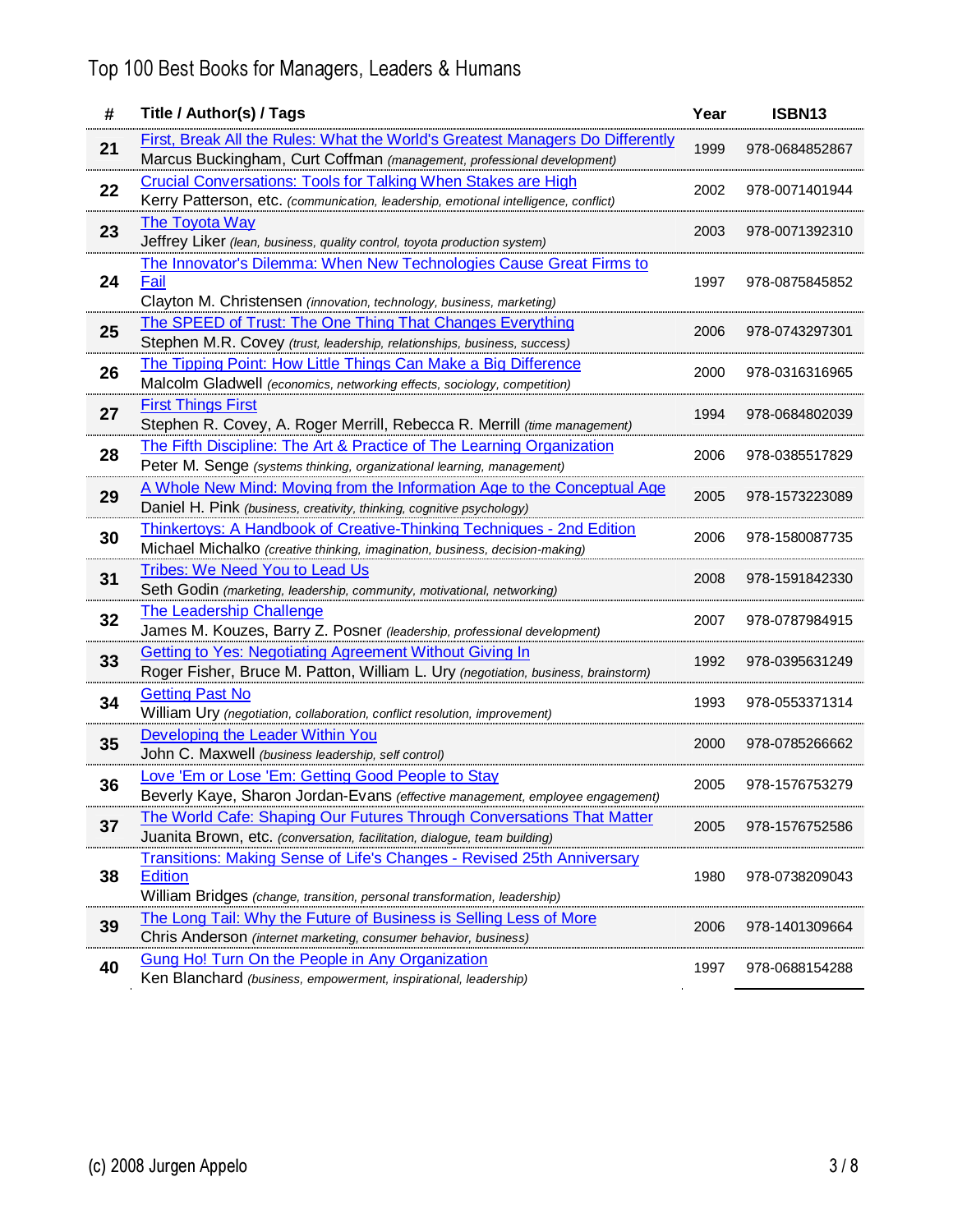| #  | Title / Author(s) / Tags                                                                                                                                                                          | Year | ISBN13         |
|----|---------------------------------------------------------------------------------------------------------------------------------------------------------------------------------------------------|------|----------------|
| 41 | The No Asshole Rule: Building a Civilized Workplace and Surviving One That<br>Isn't<br>Robert I. Sutton (management, leadership, workplace, abuse, business)                                      | 2007 | 978-0446526562 |
| 42 | <b>Leadership and Self Deception: Getting Out of the Box</b><br>The Arbinger Institute (leadership, self awareness, relationships, management)                                                    | 2002 | 978-1427087836 |
| 43 | The Anatomy of Peace: Resolving the Heart of Conflict<br>The Arbinger Institute (peace, conflict resolution, relationships, leadership)                                                           | 2006 | 978-1576753347 |
| 44 | The Power of Full Engagement<br>Jim Loehr, Tony Schwartz (leadership, personal development, self improvement)                                                                                     | 2003 | 978-0743226745 |
| 45 | The Fred Factor: How Passion in Your Work and Life Can Turn the Ordinary<br>into the Extraordinary<br>Mark Sanborn (leadership, business, motivational, relationship building)                    | 2004 | 978-1578568321 |
| 46 | Brain Rules: 12 Principles for Surviving and Thriving at Work, Home, and<br>School<br>John Medina (brain science, education, business, success, learning)                                         | 2008 | 978-0979777707 |
| 47 | Small Is the New Big: and 183 Other Riffs, Rants, and Remarkable Business<br><b>Ideas</b><br>Seth Godin (marketing, ideas, business, internet, customer service)                                  | 2006 | 978-1591841265 |
| 48 | <b>Winning</b><br>Jack Welch, Suzy Welch (leadership, business, management, success)                                                                                                              | 2005 | 978-0060753948 |
| 49 | The Essential Drucker: The Best of Sixty Years of Peter Drucker's Essential<br><b>Writings on Management</b><br>Peter F. Drucker (effective management)                                           | 2001 | 978-0066210872 |
| 50 | The Art of Possibility: Transforming Professional and Personal Life<br>Rosamund Stone Zander, Benjamin Zander (leadership, inspiration, innovation)                                               | 2002 | 978-0142001103 |
| 51 | The Paradox of Choice: Why More Is Less<br>Barry Schwartz (sociology, consumerism, economics, positive psychology)                                                                                | 2003 | 978-0060005689 |
| 52 | <b>Working Knowledge: How Organizations Manage What They Know</b><br>Thomas H. Davenport, Laurence Prusak (knowledge management)                                                                  | 1997 | 978-0875846552 |
| 53 | Freakonomics: A Rogue Economist Explores the Hidden Side of Everything<br>Steven D. Levitt, Stephen J. Dubner (economics, sociology, statistics, business)                                        | 2005 | 978-0060731328 |
| 54 | <b>Purple Cow: Transform Your Business by Being Remarkable</b><br>Seth Godin (marketing, business, innovation, ideas, advertising)                                                                | 2003 | 978-1591840213 |
| 55 | <b>Toyota Production System: Beyond Large-Scale Production</b><br>Taiichi Ohno (lean, kanban, toyota production system)                                                                           | 1988 | 978-0915299140 |
| 56 | The World Is Flat [Updated and Expanded]: A Brief History of the Twenty-first<br>Century<br>Thomas L. Friedman (globalization, economics, business, outsourcing, culture)                         | 2005 | 978-0312425074 |
| 57 | The 21 Irrefutable Laws of Leadership: Follow Them and People Will Follow<br>You<br>John C. Maxwell (leadership, empowerment, influence, self-help)                                               | 1998 | 978-0785289357 |
| 58 | Awaken the Giant Within: How to Take Immediate Control of Your Mental,<br><b>Emotional, Physical and Financial Destiny!</b><br>Anthony Robbins (motivation, success, self-help, nlp, achievement) | 1991 | 978-0671791544 |
| 59 | Full Steam Ahead!: Unleash the Power of Vision in Your Work and Your Life<br>Ken Blanchard, Jesse Stoner (applied psychology, business, leadership, management)                                   | 2003 | 978-1576752449 |
| 60 | Eat That Frog!: 21 Great Ways to Stop Procrastinating and Get More Done in<br><b>Less Time</b><br>Brian Tracy (time management, self-improvement, personal productivity)                          | 2001 | 978-1576754221 |
|    |                                                                                                                                                                                                   |      |                |
|    | (c) 2008 Jurgen Appelo                                                                                                                                                                            |      | 4/8            |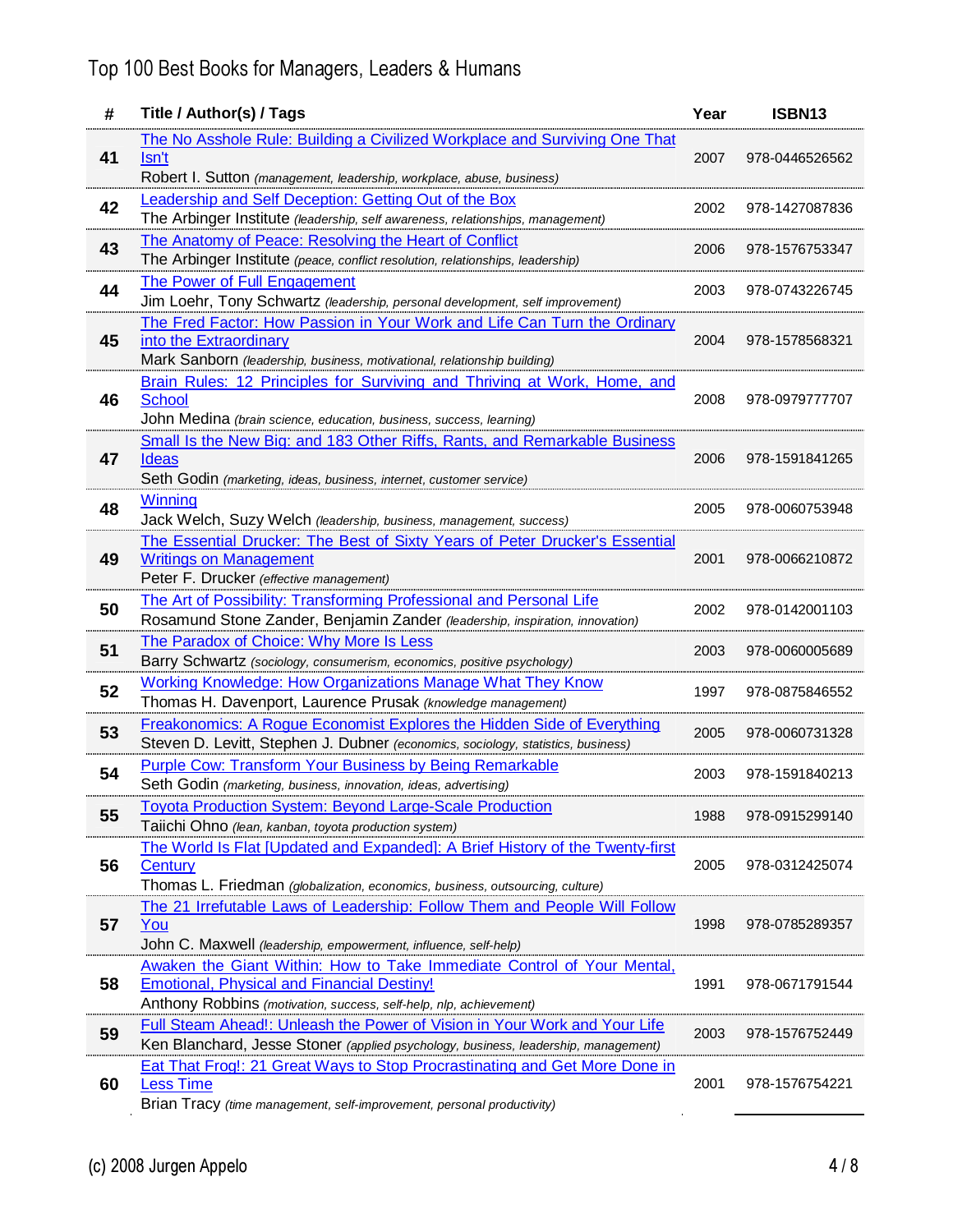| #  | Title / Author(s) / Tags                                                                                                                                                                    | Year | ISBN <sub>13</sub> |
|----|---------------------------------------------------------------------------------------------------------------------------------------------------------------------------------------------|------|--------------------|
| 61 | The Three Signs of a Miserable Job: A Fable for Managers (And Their<br><b>Employees)</b><br>Patrick M. Lencioni (management, leadership, team building, employee engagement)                | 2007 | 978-0787995317     |
| 62 | The Halo Effect:  and the Eight Other Business Delusions That Deceive<br><b>Managers</b><br>Phil Rosenzweig (management, strategy, decision making, business)                               | 2007 | 978-0743291255     |
| 63 | <b>Crossing the Chasm</b><br>Geoffrey A. Moore (marketing, technology, business strategy, management)                                                                                       | 2002 | 978-0060517120     |
| 64 | True North: Discover Your Authentic Leadership<br>Bill George, Peter Sims (leadership, executive coaching, business, enlightenment)                                                         | 2007 | 978-0787987510     |
| 65 | The Power of Positive Thinking<br>Norman Vincent Peale (motivational, positive thinking, inspirational, self improvement)                                                                   | 2003 | 978-1416560616     |
| 66 | The Innovator's Solution: Creating and Sustaining Successful Growth<br>Clayton M. Christensen, Michael E. Raynor (innovation, business leadership)                                          | 2003 | 978-1578518524     |
| 67 | <b>The One Minute Manager</b><br>Kenneth H. Blanchard, Spencer Johnson (management, leadership, business)                                                                                   | 1982 | 978-0688014292     |
| 68 | The Black Swan: The Impact of the Highly Improbable<br>Nassim Nicholas Taleb (decision making, risk, complexity, knowledge)                                                                 | 2007 | 978-1400063512     |
| 69 | <b>Now, Discover Your Strengths</b><br>Marcus Buckingham, Donald O. Clifton (strengths, personal development, leadership)                                                                   | 2001 | 978-0743201148     |
| 70 | The Black Book of Outsourcing: How to Manage the Changes, Challenges,<br>and Opportunities<br>Douglas Brown, Scott Wilson (globalization, outsourcing, economics, business)                 | 2005 | 978-0471718895     |
| 71 | Mistakes Were Made (But Not by Me): Why We Justify Foolish Beliefs, Bad<br>Decisions, and Hurtful Acts<br>Carol Tavris, Elliot Aronson (cognitive dissonance, social psychology, reasoning) | 2007 | 978-0156033909     |
| 72 | <b>QBQ! The Question Behind the Question</b><br>John G. Miller (personal accountability, leadership, business, responsibility)                                                              | 2001 | 978-0399152337     |
| 73 | Fooled by Randomness: The Hidden Role of Chance in Life and in the<br><b>Markets</b><br>Nassim Nicholas Taleb (complexity, decision making)                                                 | 2005 | 978-1400067930     |
| 74 | <b>Blink: The Power of Thinking Without Thinking</b><br>Malcolm Gladwell (intuition, decision making, psychology, business)                                                                 | 2005 | 978-0316172325     |
| 75 | Never Eat Alone: And Other Secrets to Success, One Relationship at a Time<br>Keith Ferrazzi, Tahl Raz (networking, success, business, relationships)                                        | 2005 | 978-0385512053     |
| 76 | Who Moved My Cheese?: An Amazing Way to Deal with Change in Your<br><b>Work and in Your Life</b><br>Spencer Johnson (self improvement, leadership, change, business, success)               | 1998 | 978-0399144462     |
| 77 | The Back of the Napkin: Solving Problems and Selling Ideas with Pictures<br>Dan Roam (presentation, communication, problem solving, business)                                               | 2008 | 978-1594201752     |
| 78 | Our Iceberg Is Melting: Changing and Succeeding Under Any Conditions<br>John Kotter, etc. (change management, leadership, innovation)                                                       | 2006 | 978-0312361983     |
| 79 | Managing Transitions: Making the Most of Change<br>William Bridges (transitions, change management)                                                                                         | 2003 | 978-0738208244     |
| 80 | The Wisdom of Crowds<br>James Surowiecki (sociology, marketing, behavior, business, management)                                                                                             | 2004 | 978-0385721707     |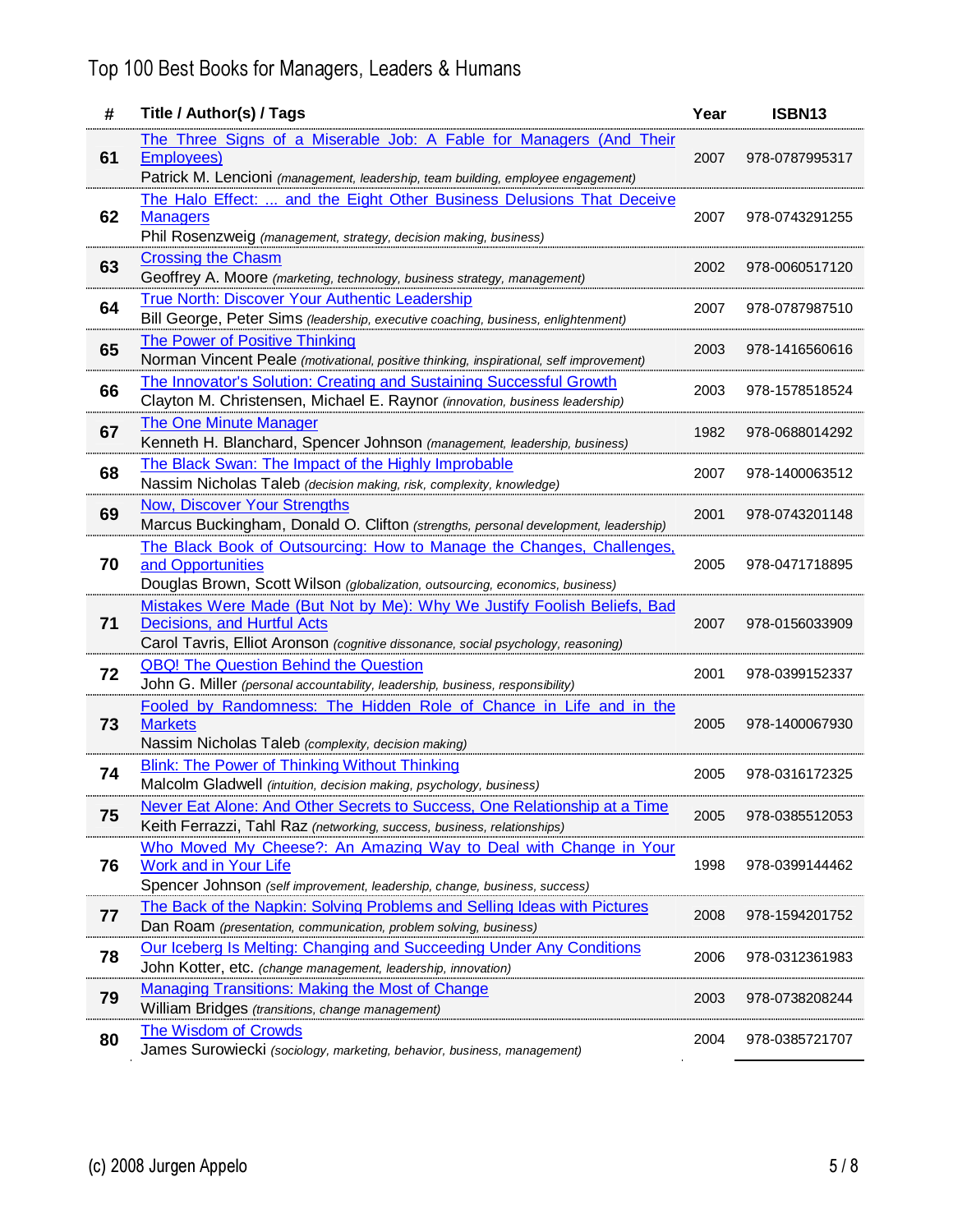| #   | Title / Author(s) / Tags                                                                                                   | Year | ISBN13         |
|-----|----------------------------------------------------------------------------------------------------------------------------|------|----------------|
| 81  | <b>Fish! A Remarkable Way to Boost Morale and Improve Results</b>                                                          | 2000 | 978-0786888825 |
|     | Stephen C. Lundin, Harry Paul, John Christensen (motivation, leadership)                                                   |      |                |
| 82  | Prisoners of Our Thoughts: Viktor Frankl's Principles for Discovering Meaning<br>in Life and Work                          | 2004 | 978-1576752883 |
|     | Alex Pattakos (workplace, positive thinking, self improvement)                                                             |      |                |
|     | <b>Intellectual Capital: The New Wealth of Organizations</b>                                                               |      |                |
| 83  | Thomas A. Stewart (wealth, knowledge, economic, strategy)                                                                  | 1997 | 978-0385483810 |
|     | It's Your Ship: Management Techniques from the Best Damn Ship in the                                                       |      |                |
| 84  | <b>Navy</b>                                                                                                                | 2002 | 978-0446529112 |
|     | Michael Abrashoff (leadership, management, decision-making, business)                                                      |      |                |
| 85  | The Myths of Innovation                                                                                                    | 2007 | 978-0596527051 |
|     | Scott Berkun (innovation, creativity, software development, business)                                                      |      |                |
| 86  | <b>Bargaining for Advantage: Negotiation Strategies for Reasonable People</b>                                              | 2006 | 978-0143036975 |
|     | G. Richard Shell (negotiation, persuasion)<br>The First 90 Days: Critical Success Strategies for New Leaders at All Levels |      |                |
| 87  | Michael Watkins (professional development, leadership, effective management)                                               | 2003 | 978-1591391104 |
|     | Emotional Intelligence: Why It Can Matter More Than IQ (10th Anniversary                                                   |      |                |
| 88  | Edition)                                                                                                                   | 1996 | 978-0553804911 |
|     | Daniel Goleman (self improvement, psychology, relationships)                                                               |      |                |
| 89  | Presenting to Win: The Art of Telling Your Story                                                                           | 2003 | 978-0130464132 |
|     | Jerry Weissman (presentation, improvement, inspirational)                                                                  |      |                |
| 90  | Here Comes Everybody: The Power of Organizing Without Organizations                                                        | 2008 | 978-1594201530 |
|     | Clay Shirky (collaboration, social media, organizing, groups)                                                              |      |                |
| 91  | Bit Literacy: Productivity in the Age of Information and E-mail Overload                                                   | 2007 | 978-0979368103 |
|     | Mark Hurst (productivity, email, organization, business, to-do)                                                            |      |                |
| 92  | <b>Wikinomics: How Mass Collaboration Changes Everything</b>                                                               | 2006 | 978-1591841388 |
|     | Don Tapscott, Anthony D. Williams (collaboration, business, internet, community)                                           |      |                |
| 93  | Against the Gods: The Remarkable Story of Risk<br>Peter L. Bernstein (risk, decision making, uncertainty, statistics)      | 1996 | 978-0471121046 |
|     | The Ten Faces of Innovation                                                                                                |      |                |
| 94  | Thomas Kelley, Jonathan Littman (innovation, creativity, design, business, marketing)                                      | 2005 | 978-0385512077 |
|     | Lincoln on Leadership: Executive Strategies for Tough Times                                                                |      |                |
| 95  | Donald T. Phillips (leadership, business)                                                                                  | 1993 | 978-0446394598 |
|     | <b>Primal Leadership - Realizing The Power Of Emotional Intelligence</b>                                                   |      | 978-1578514861 |
| 96  | Daniel Goleman, Annie McKee, Richard E. Boyatzis (leadership, human resources)                                             | 2002 |                |
| 97  | The 29% Solution: 52 Weekly Networking Success Strategies                                                                  | 2008 | 978-1929774548 |
|     | Ivan Misner, Michelle R. Donovan (networking, marketing, business, self-improvement)                                       |      |                |
| 98  | The 21 Indispensable Qualities of a Leader                                                                                 | 1999 | 978-0785289043 |
|     | John C. Maxwell (leadership, professional development, self-improvement)                                                   |      |                |
| 99  | Co-Active Coaching, 2nd Edition: New Skills for Coaching People Toward                                                     |      |                |
|     | Success in Work and, Life<br>Laura Whitworth, etc. (coaching, leadership, motivation, empowerment)                         | 1998 | 978-0891061984 |
|     | <b>The Balanced Scorecard: Translating Strategy into Action</b>                                                            |      |                |
| 100 | Robert S. Kaplan, David P. Norton (strategy, balanced scorecard, metrics)                                                  | 1996 | 978-0875846514 |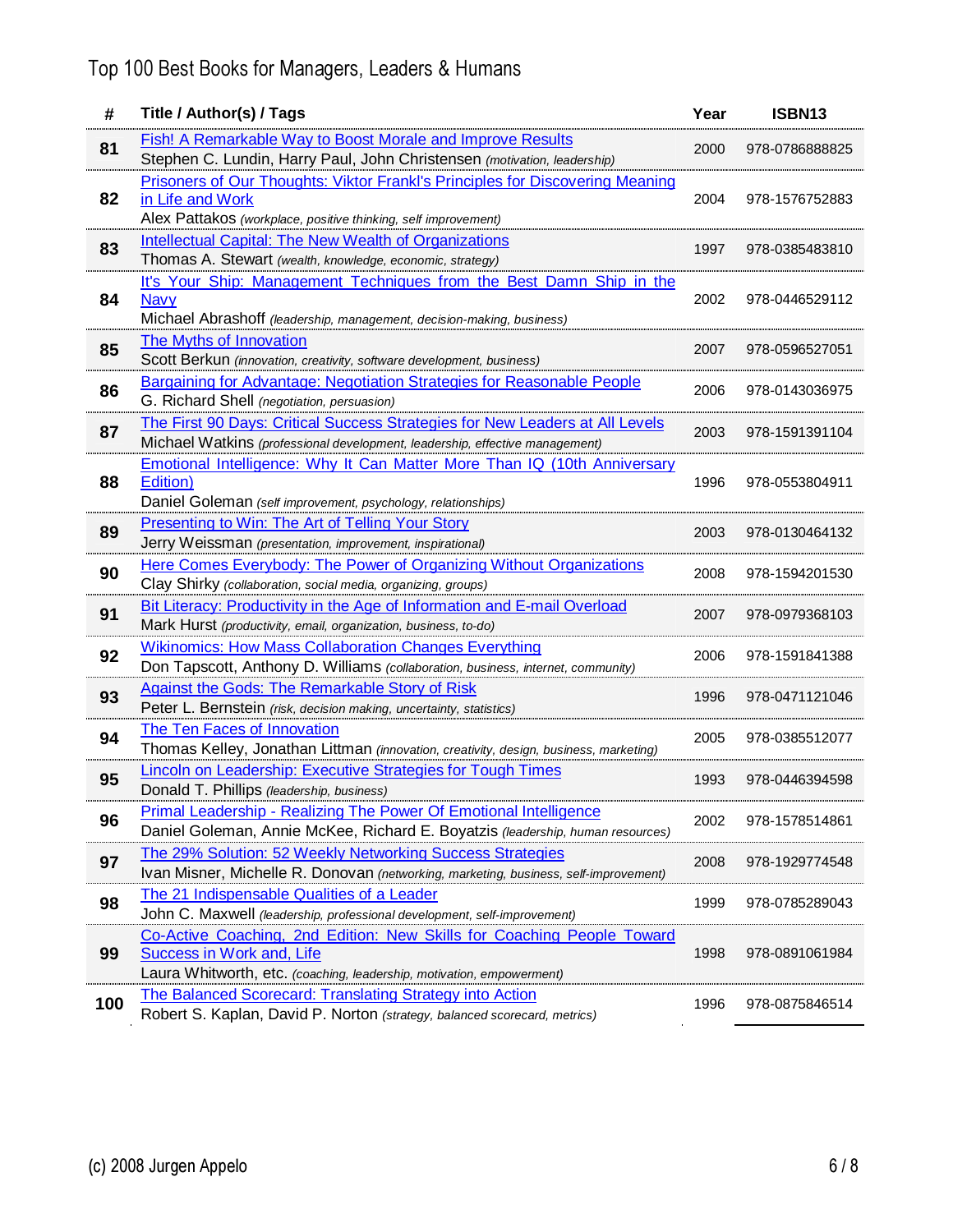### Scope of this List

For this Top 100 list I have included only books covering subjects that might be of interest to (middle) managers, team members and employees interested in personal development, in any kind of organization. My main criterion for each book was: might this book help me and some of my subordinates to improve ourselves? (And would it help my managers solving their problems themselves instead of buggering me...)

This means that I have left out books with primary topics such as business strategy, investment, marketing, entrepreneurship, and the art of flower arrangement. These topics, though very interesting, won't be helpful in enabling the average Joe the Programmer to develop himself into *Joe the Leader* or *Joe the Communicator*. (The other reason is that I had to limit the scope, or I would never be able to finish the bloody thing.)

#### Finding the Books

To find all these potentially timeless classics, I checked the best-selling books in these Amazon categories:

| Books > Business & Investing > Management & Leadership                                                                                                                                                                                                                                                                                                     |
|------------------------------------------------------------------------------------------------------------------------------------------------------------------------------------------------------------------------------------------------------------------------------------------------------------------------------------------------------------|
| <u>Books &gt; Business &amp; Investing &gt; Management &amp; Leadership &gt; Decision-Making &amp; Problem Solving</u>                                                                                                                                                                                                                                     |
| Books > Business & Investing > Management & Leadership > Leadership                                                                                                                                                                                                                                                                                        |
| Books > Business & Investing > Management & Leadership > Management                                                                                                                                                                                                                                                                                        |
| Books > Business & Investing > Management & Leadership > Management Science                                                                                                                                                                                                                                                                                |
| $\frac{\text{Books}}{\text{Books}}$ > Business & Investing > Management & Leadership > Motivational                                                                                                                                                                                                                                                        |
| <u>Books</u> > <u>Business &amp; Investing</u> > <u>Management &amp; Leadership</u> > <u>Production &amp; Operations</u>                                                                                                                                                                                                                                   |
| Books > Business & Investing > Management & Leadership > Quality Control                                                                                                                                                                                                                                                                                   |
| Books > Business & Investing > Management & Leadership > Systems & Planning                                                                                                                                                                                                                                                                                |
| $\frac{\text{Books}}{\text{P}} > \frac{\text{Business} \& \text{Investing}}{\text{Management} \& \text{Leadership}} > \text{Teams}$                                                                                                                                                                                                                        |
| $Books > Business & Investig > Organizational Behavior$                                                                                                                                                                                                                                                                                                    |
| Books > Business & Investing > Organizational Behavior > Organizational Change                                                                                                                                                                                                                                                                             |
| $Books > Business & Investig> Organizational Behavior > Organizational Learning$                                                                                                                                                                                                                                                                           |
| Books > Business & Investing > Organizational Behavior > Workplace                                                                                                                                                                                                                                                                                         |
| $Books > Business & Investig > Skills$                                                                                                                                                                                                                                                                                                                     |
| $Books > Business & Investig > Skills > Communications$                                                                                                                                                                                                                                                                                                    |
| Books > Business & Investing > Skills > Running Meetings & Presentations                                                                                                                                                                                                                                                                                   |
| $\mathbf{D}_{\text{c}}$ and $\mathbf{D}_{\text{c}}$ and $\mathbf{D}_{\text{c}}$ and $\mathbf{D}_{\text{c}}$ and $\mathbf{D}_{\text{c}}$ and $\mathbf{D}_{\text{c}}$ and $\mathbf{D}_{\text{c}}$ and $\mathbf{D}_{\text{c}}$ and $\mathbf{D}_{\text{c}}$ and $\mathbf{D}_{\text{c}}$ and $\mathbf{D}_{\text{c}}$ and $\mathbf{D}_{\text{c}}$ and $\mathbf{$ |

 $\frac{\text{Books}}{\text{Business}} \geq \text{Investing} > \text{Skills} > \text{Time Management}$ 

After I found all best-selling books, I subsequently found many other books through the "Customers Who Bought This Item Also Bought" cross-reference thingy. That's how I finally ended up with a list of 400 books, and a pair of eyes with the color of Sarah Palin's dress.

Note: in case of multiple editions of the same book, only the most recent edition is listed on the chart, though reviews and ratings were combined for all available editions.